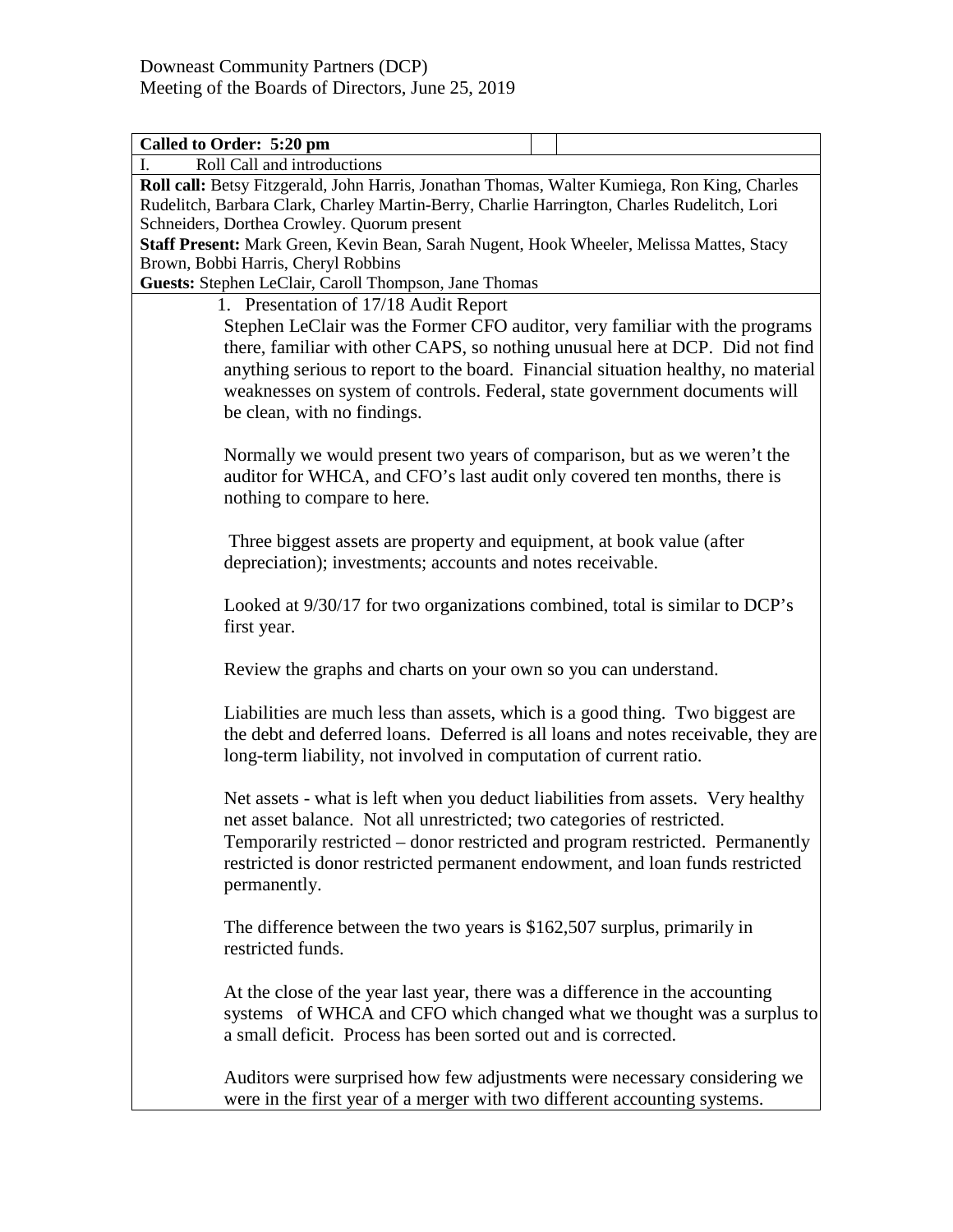Current ratio – looking for indications of how liquid an organization is – current assets divided by current liabilities. 9/30/18 the ratio was 1.5. Anything above a 1 is very good.

Revenues totaled 10.8 million, largest source being grants and contracts.

Expenses – less than revenues, typical of CAP, highest expenses are payroll and contract services, direct client assistance. Occupancy includes fair market value of space donated to Head Start program.

Unrestricted, undesignated assets – have 44 days of operating expenses in unrestricted assets. Anything above 30 is very good.

Last page shows where the dollars went – program services: 89.7%, Mgmt and general 10.2%

Financially it was an OK year. Unrestricted has a small deficit, market value effects bottom line.

Kudos to Kevin and Stacy – given the work of the last few months this is great.

Also, kudos to the programs that were audited – Federal Head Start, Transportation, and CACFP, files were clean.

**Action**: Jonathan motioned and Walter seconded, to compliment the financial staff. Motion passed.

**Action:** Executive session to have board meet with the auditors without staff present.

Executive session started at 5:50 PM

Executive session ended at 6:02 PM

2. Annual Report – Sarah Nugent

Sarah presented a nearly final draft of the annual report. Among the minor changes to be completed before finalizing was adding the photo taken of the board tonight. If anyone sees any other edits, please share with Sarah ASAP.

Annual report will be up on website by the end of the week.

Also, distributed the new over-all agency brochure. Shared plan for creating individual program area brochures. Sue Unger is working on them, and it is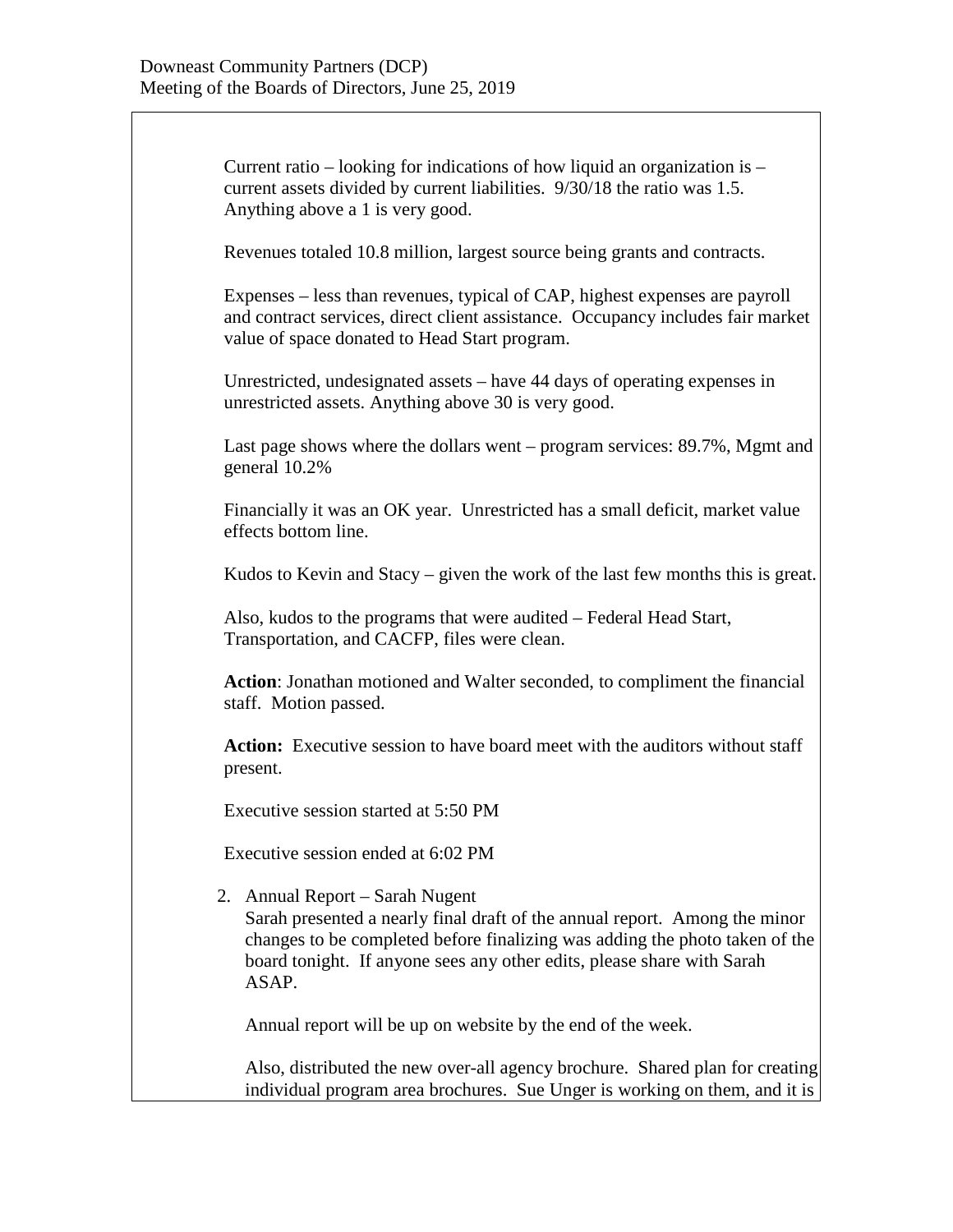| helping her get to know our programs and staff. We will share the                          |
|--------------------------------------------------------------------------------------------|
| completed brochures at the next meeting.                                                   |
| Some feedback:                                                                             |
| Make it easy to tell they are different brochures.                                         |
| Consider translating materials into Spanish (Contact Charles R for more info               |
| on how to do this.)                                                                        |
| Items for Board Action<br>$\mathop{\rm III}$                                               |
| 1. Approval of Meeting Minutes from 4/30/2019                                              |
| <b>Discussion: None</b>                                                                    |
| Action: Charley made the motion to approve the minutes as written, Charles                 |
| seconded. Motion passed.                                                                   |
| 2. Resolved, Resolved, to accept the FY 17/18 annual audit.                                |
| <b>Discussion:</b> They did a great job presenting it in language that we understood.      |
| Action: Charles made the motion to accept the audit. Walter seconded. Motion<br>passed.    |
| 3. Resolved, to approve the following policies and/amendments to existing policies.        |
| Conflicts of Interest dated 12/27/18                                                       |
| Child Accident/Incident Health and Medical Emergencies                                     |
| Policy and Procedure dated 6/19/19                                                         |
| Child Health/Medical Emergencies Policy and Procedure<br>$\bullet$                         |
| dated 6/19/19                                                                              |
| • Head Lice Control Policy and Procedure dated 6/19/19                                     |
| <b>Discussion:</b> Stacy – conflict of interest for board, but not one for staff. Combined |
| CFO/WHCA and came up with this one.                                                        |
|                                                                                            |
| All the rest are ECE policies that have previously been approved, but needed to be         |
| updated.                                                                                   |
|                                                                                            |
| Action: Walter made the motion to approve the policies. Ruth seconded. Motion<br>passed.   |
|                                                                                            |
| IV<br>Reports                                                                              |
| 1. Development Committee - Barbara Clark                                                   |
| Rowing regatta was very successful, netted about \$12,000.                                 |
| Very good personal meeting with Shirar Patterson, to tell us we didn't get                 |
| any of our proposals, left door open for future partnerships and funding.                  |
| SEED - doing well again this month, totals this year so far over 80,000                    |
| This year has been very different as far as participation goes, every single               |
| director and one staff person have helped out by attending budget and town                 |
| meetings. It has made it much easier to be successful.                                     |
| Friendship Cottage party July 11 invitations going out.                                    |
| Working on creating new development plan, beginning conversation notes                     |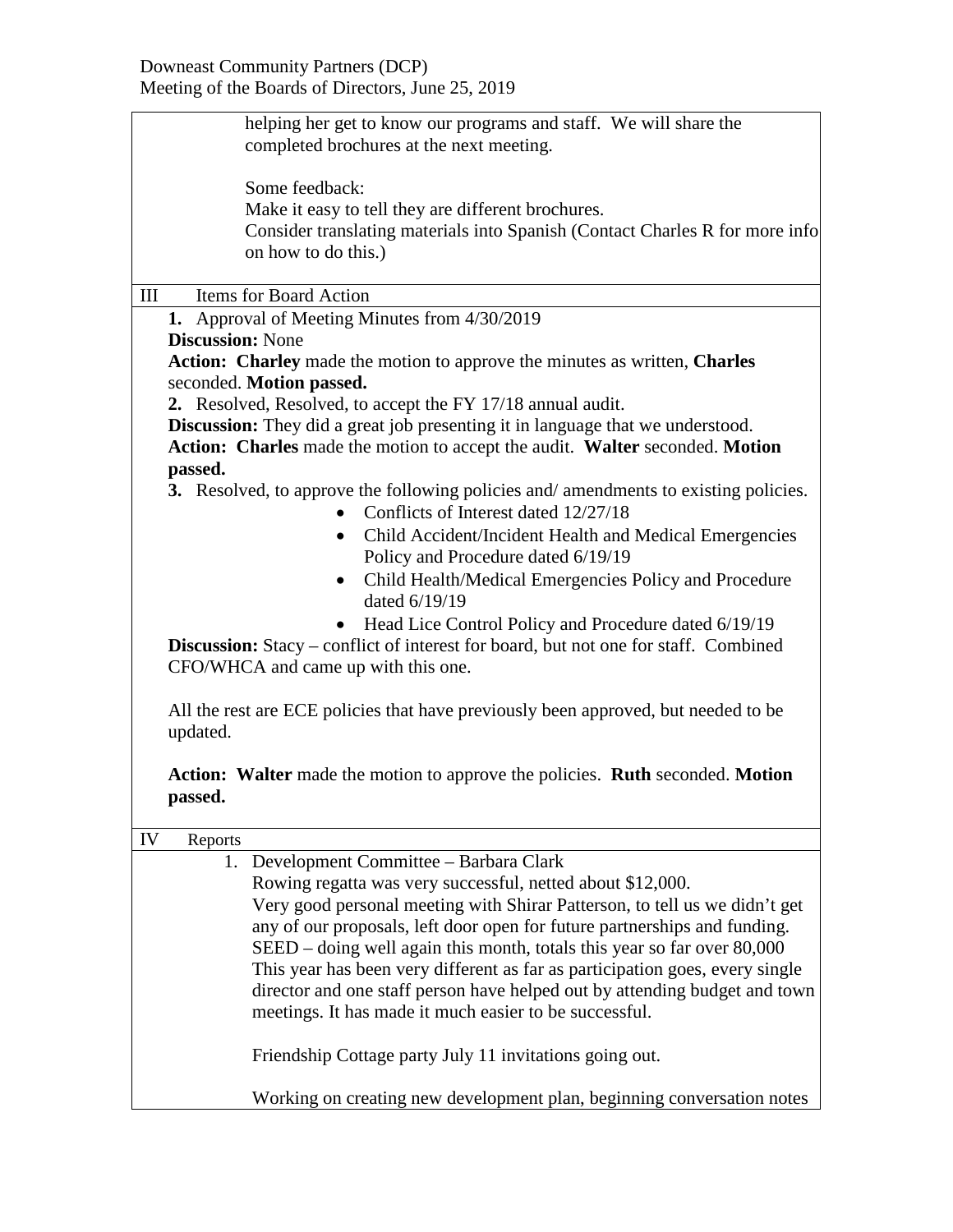in your packet.

| Ron would like us to invest more where our mission is, brings it up at     |
|----------------------------------------------------------------------------|
| Development Committee, but it needs to come forward to the full board.     |
| Mark and Kevin spoke briefly to one potential investment group about this. |
| there are options out there that we need to learn more about.              |

2. Executive Directors Report and Strategic Plan Implementation – Mark Green/Hook Wheeler

We did end up sending in an application to Boston Foundation for 546,000 to start a community Housing organization – partners are DCP, Maine Seacoast, Mano en Mano, Community Caring Collaborative and SCEC .

Challenges renting two apartments – two reasons – our inexperience with HUD regulations, and because we limited it to veterans. One is rented, 4 active apps for the other. Expect to have them filled in a few months, one might be as early as next week.

Investigating a property manager to help us handle this.

Mark will check in with Charles R for input on management companies.

Employee picnic this past Saturday, Betsy, Dorthea, Lori, and Martha were there. Biggest turnout ever, weather was good until we finished eating. Entirely organized by employee group, they did a fantastic job.

Last week, started working on a tool to help keep track of strategic plan will bring it to you next week.

One piece that has been worked on actively is the compensation plan: Hook will update us on progress to create a unified plan.

Compensation Committee:

6 volunteers, we have met 8-10 times, we are realizing how much there is to think about to create one plan for the whole organization. Review memo included in your packet, eight bullets show the consensus we have arrived at. More importantly, we will be working through the summer and fall to figure out how to fund this. Anticipate there will be some cost.

Below that are four bullets of what we have to work on next.

Timeline – we will finish the pieces of over the next couple of months, then putting people into a salary scale, then figure out how to roll it out.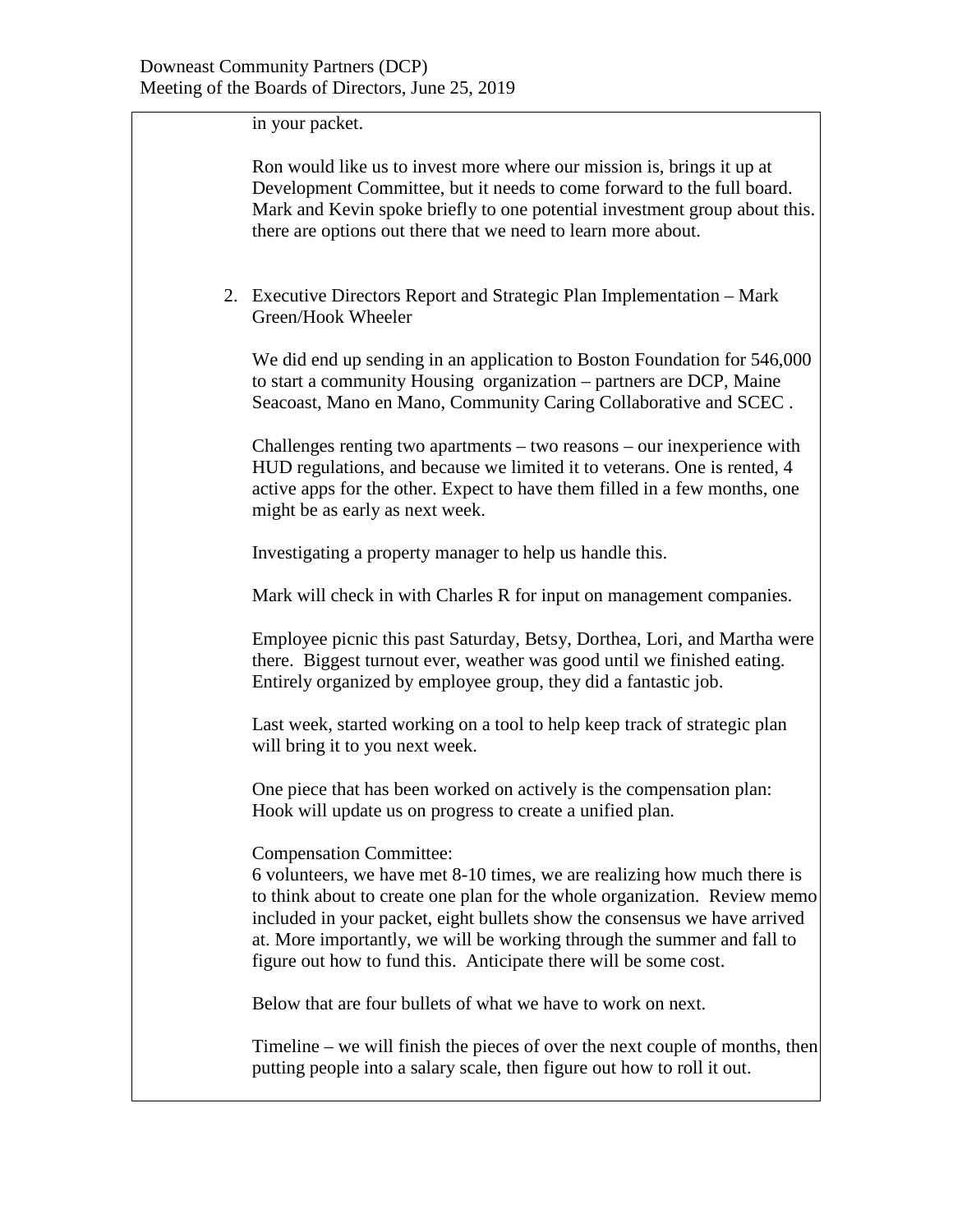| Biggest piece $-$ set up evaluation process that will be instrumental in<br>determining the increases.                                                                                                                                                                                                                                             |
|----------------------------------------------------------------------------------------------------------------------------------------------------------------------------------------------------------------------------------------------------------------------------------------------------------------------------------------------------|
| Question: How do we get the market data?<br>There is a CAP salary study done in March 2018, free sources the<br>government puts out – a bit old and generic. Also paid services, which we<br>have decided to go with – can really zero in on real market value<br>geographically and by job, data is fresh. ERI is the one we are working<br>with. |
| Question: what role, if any will a living wage or solidarity play, especially<br>for the positions that pay a pretty low wage?<br>Very likely that some of them will not be a living wage. This might come<br>back to the board as a policy issue.                                                                                                 |
| We are worried how we will fund this as well.                                                                                                                                                                                                                                                                                                      |
| Question: You talked about compensation – will it be merit or will there be<br>scales?                                                                                                                                                                                                                                                             |
| There will be scales, exempt and non-exempt, but there will be merit<br>increases, also looking at longevity. Not changes to base, but one time<br>awards.                                                                                                                                                                                         |
| Question: How many of our contracts are cost plus?                                                                                                                                                                                                                                                                                                 |
| Nursing is cost settled, most are cost settled.                                                                                                                                                                                                                                                                                                    |
| We look at all the contracts within a division, and see what we expect for<br>growth, always work into our budgeting some kind of increases for salary<br>and fringe. Some organizations it is easier to work those in, depending on<br>their situation. It will really vary between sources.                                                      |
| ECE and transportation will feel this the most due to the high number of<br>employees. Need to really look at savings elsewhere to cover personnel<br>costs, but eventually will get to the point where you can't cut anything else.                                                                                                               |
| SCEC found once we raised compensation, found that there were ways to<br>fund it through existing funders. No punishment for raising or lowering<br>salaries.                                                                                                                                                                                      |
| Feeling the compression with minimum wage.                                                                                                                                                                                                                                                                                                         |
| All in all, it would be good to know what our target is, what is market?<br>Then get our heads around how to get there.                                                                                                                                                                                                                            |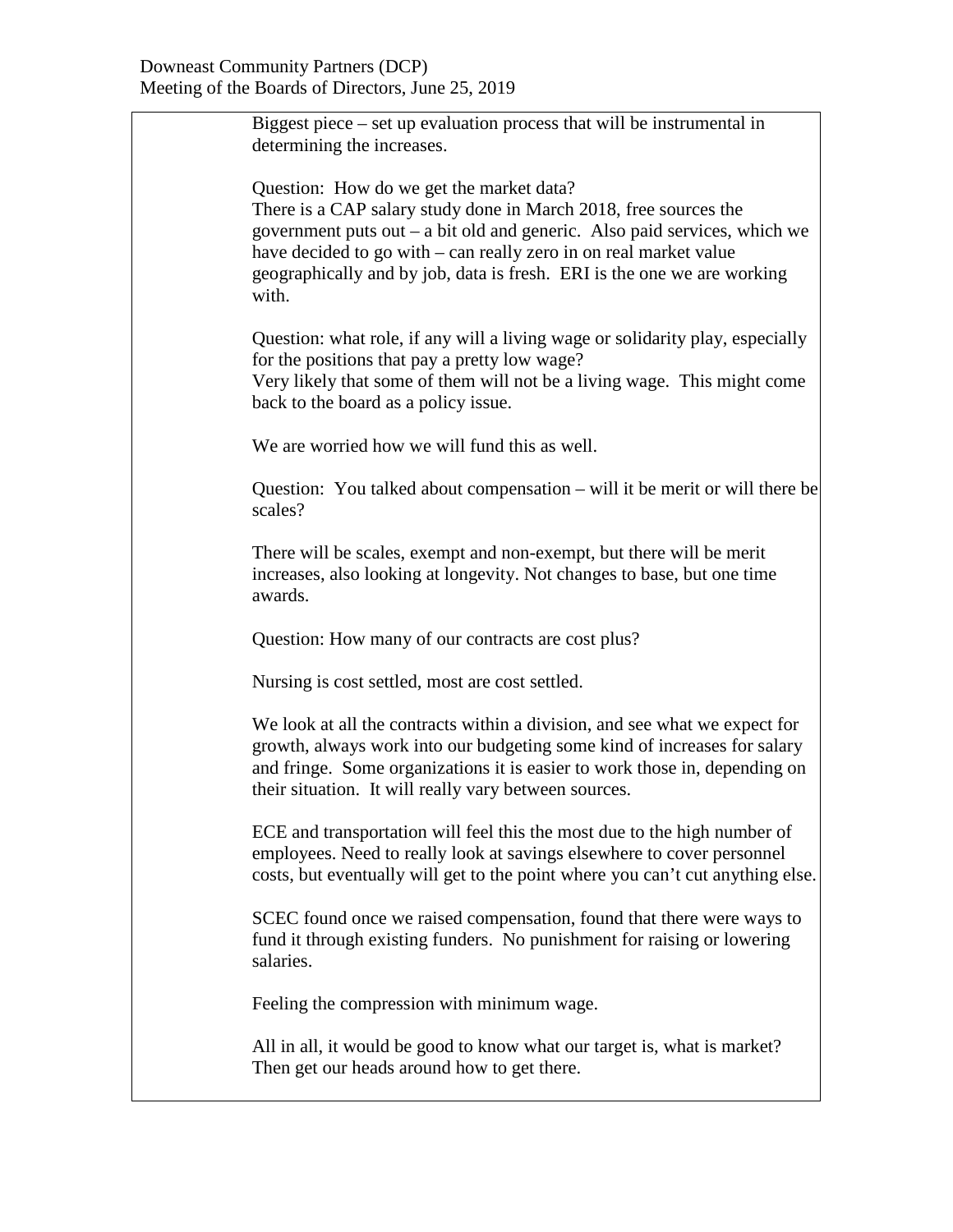3. Finance Director's Report – Kevin Cash balance is 1,000,000 in bank, payments that we have been waiting for have come in, DHHS is getting caught up. Deficit is \$185,000. Expected it to be lower by now. Investments are doing better again, made up most of last month's loss. \$36,000 loss for sale of Jonesport property sold earlier, one time loss. Areas we can improve – trans is doing much better now that winter is over. Reviewed Trans billables, first four months of the year were significantly lower than the last three months; if we can maintain this growth should see a 10K surplus each month. Also waiting for funds to come in from SEED – about \$35,000. ECE deficit, 107,000 – we are dipping by 6-8 thousand per month. If we can open up a classroom to bring up revenue, that would help greatly. Overall revenues expenses right on target, looking at transportation - lower gas costs are helping, repair costs are a bit higher. Waiting for 14 new vehicles, that will reduce repair costs. Mark thinks we will wind up in a deficit this year. ECE meets every few days to address these issues. We have hung our hat on filling the classrooms, but don't see it happening with recruitment issues. FC – we have tried EVERYTHING to get it to run in the black but just can't happen. Will bring it to the board, recommend some changes. We are working diligently on this. Long term problems we need to address in a long term way. Not yet affecting significantly the financial health of the organization. 57,000 of this deficit is depreciation. Not a cash issue, but reduces net assets. Next year, have to start depreciating FC. Past donations have covered it but they will be fully expended next year. \$35,000 - \$40,000 more to FC budget next year. 4. Head Start Director's Report – Melissa Mattes Report in packet, info on parent survey, any questions? Question: In terms of parents surveys, are comments roughly similar to prior years? Yes, very similar year to year. We identify which centers might face specific issues. Question: If a center is getting more comments, do you address it specifically with that center?